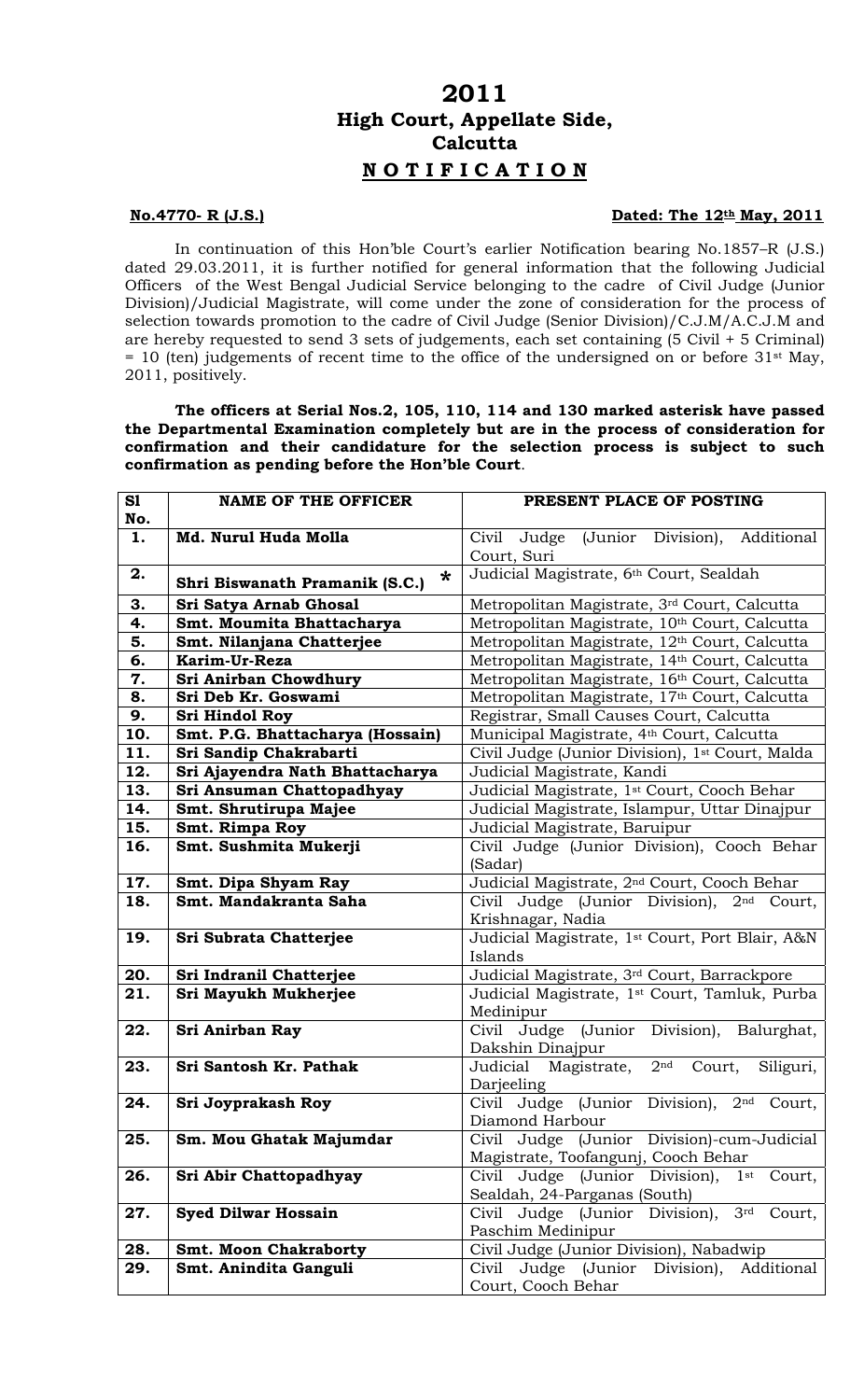| 30. | Sri Teerthankar Bhattacharya    | Judicial Magistrate, 1st Court, Suri, Birbhum                                          |
|-----|---------------------------------|----------------------------------------------------------------------------------------|
| 31. | Sri Anindya Ray                 | Civil Judge (Junior Division), 3rd Court,                                              |
|     |                                 | Basirhat, 24-Parganas (North)                                                          |
| 32. | Sri Prabir Mahapatra            | Judge (Junior Division),l<br>Siliguri,<br>Civil<br>Darjeeling                          |
| 33. | <b>Sri Suvadip Chowdhury</b>    | Judicial Magistrate, 2 <sup>nd</sup> Court, Port Blair,<br>A&N Islands                 |
| 34. | Sri Deepto Ghosh                | Judicial Magistrate, 2 <sup>nd</sup> Court, Alipurduar,                                |
|     |                                 | Jalpaiguri                                                                             |
| 35. | Smt. Melissa Gurung             | Judicial Magistrate, 2 <sup>nd</sup> Court, Malda                                      |
| 36. | Sri Soumendra Nath Roy          | Civil Judge (Junior Division), Bongaon, 24-                                            |
|     |                                 | Parganas (North)                                                                       |
| 37. | Sri Anuruddha Maity             | Judicial Magistrate, 3rd Court, Chinsurah                                              |
| 38. | Sri Soumen Gupta                | Judicial Magistrate, 2 <sup>nd</sup> Court,<br>Diamond                                 |
|     |                                 | Harbour                                                                                |
| 39. | Chandraprova<br>Saha<br>Smt.    | Civil Judge (Junior Division)-cum-Judicial                                             |
|     | (Chakraborty)                   | Magistrate, Mathabhanga, Cooch Behar                                                   |
| 40. | Smt. Suparna Bandyopadhyay (nee | Civil Judge (Junior Division), 1st Additional                                          |
|     | Ghosh)                          | Court, Diamond Harbour.                                                                |
| 41. | Smt. Atrayee Manna Chowdhury    | Civil Judge (Junior Division),<br>1st Court,<br>Howrah.                                |
|     |                                 |                                                                                        |
| 42. | Smt. Aparna Chowdhuri           | Judicial Magistrate, 2 <sup>nd</sup> Court, Suri, Birbhum                              |
| 43. | <b>Sri Sudip Banerjee</b>       | Civil Judge (Junior Division), Kalna                                                   |
| 44. | Sri Abhranil Neogi              | Judicial Magistrate, 1 <sup>st</sup> Court, Garbeta                                    |
| 45. | Sri Sujoy Kumar Sarkar          | Civil Judge (Junior Division), Buniadpur,                                              |
|     |                                 | Dakshin Dinajpur                                                                       |
| 46. | Sri Nachiketa Bera              | Legal Advsior, Kolkata Port Trust                                                      |
| 47. | Sri Sourav Bhattacharya         | Civil Judge (Junior Division), 5 <sup>th</sup> Court,<br>Alipur, 24-Parganas (South)   |
| 48. | Smt. Sanghamitra Poddar         | Judicial Magistrate, 1st Court, Basirhat, 24-<br>Parganas (North)                      |
| 49. | Smt. Sanjukta Sengupta          | Judicial Magistrate, 5th Court, Bankura                                                |
| 50. | Sri Sanjib Dutta                | Civil Judge (Junior Division), 1 <sup>st</sup> Court,<br>Uluberia                      |
| 51. | <b>Sri Joy Sankar Roy</b>       | Legal Advisor, Kolkata Port Trust                                                      |
| 52. | Sri Arindam Chattopadhyay       | Civil Judge (Junior Division), 6th Court,                                              |
|     |                                 | Howrah                                                                                 |
| 53. | Sri Jay Prakash Singh           | Judicial Magistrate, 6th Court, Bankura                                                |
| 54. | Sri Annada Sankar Mukhopadhyay  | Judicial Magistrate, 1 <sup>st</sup> Court, Alipurduar,<br>Jalpaiguri                  |
| 55. | Sm. Sushmita Gayen Mukherjee    | Civil Judge (Junior Division), 2 <sup>nd</sup> Court,<br>Serampore.                    |
| 56. | <b>Sri Arup Roy</b>             | Civil Judge (Junior Division), 2 <sup>nd</sup> Court,                                  |
|     |                                 | Bankura.                                                                               |
| 57. | Sri Sujit Kumar Bandyopadhyay   | Judicial Magistrate, 3rd Court,<br>Paschim<br>Medinipur.                               |
| 58. | Smt. Suparna Chaudhury          | Civil Judge (Junior Division), 2 <sup>nd</sup> Court,<br>Barasat, 24-Parganas (North). |
| 59. | Sri Anindya Banerjee            | Civil Judge (Junior Division), Bishnupur                                               |
| 60. | Sri Indrajit Deb                | Judicial Magistrate, 3rd Court, Bankura                                                |
| 61. | Smt. Madhumita Basu             | Judicial Magistrate, Darjeeling (Sadar)                                                |
| 62. | Sri Barun Roy (S.C.)            | Judicial Magistrate-cum-Rly. Court, Ranaghat                                           |
| 63. | Sri Shib Shankar Ghosh          | Judicial Magistrate, 2 <sup>nd</sup> Court, Jangipur,<br>Murshidabad                   |
| 64. | <b>Sri Saibal Dutta</b>         | Civil Judge (Junior Division), Haldia                                                  |
| 65. | Sri Basant Sharma               | Judicial Magistrate, 1st Court, Uluberia                                               |
| 66. | Sm. Sangita Mukherjee           | Civil Judge (Junior Division), 1 <sup>st</sup> Court,                                  |
| 67. | Sri Arvind Mishra               | Chandannagore, Hooghly<br>Civil Judge (Junior Division), 3rd Court,                    |
|     |                                 | Burdwan                                                                                |
| 68. | Sri Rintu Sur                   | Civil Judge (Junior Division), Mungpoo,<br>Darjeeling                                  |
| 69. | Smt. Barnali Das Gupta          | Civil Judge (Junior Division)-cum-Judicial                                             |
|     |                                 | Magistrate, Kalimpong, Darjeeling                                                      |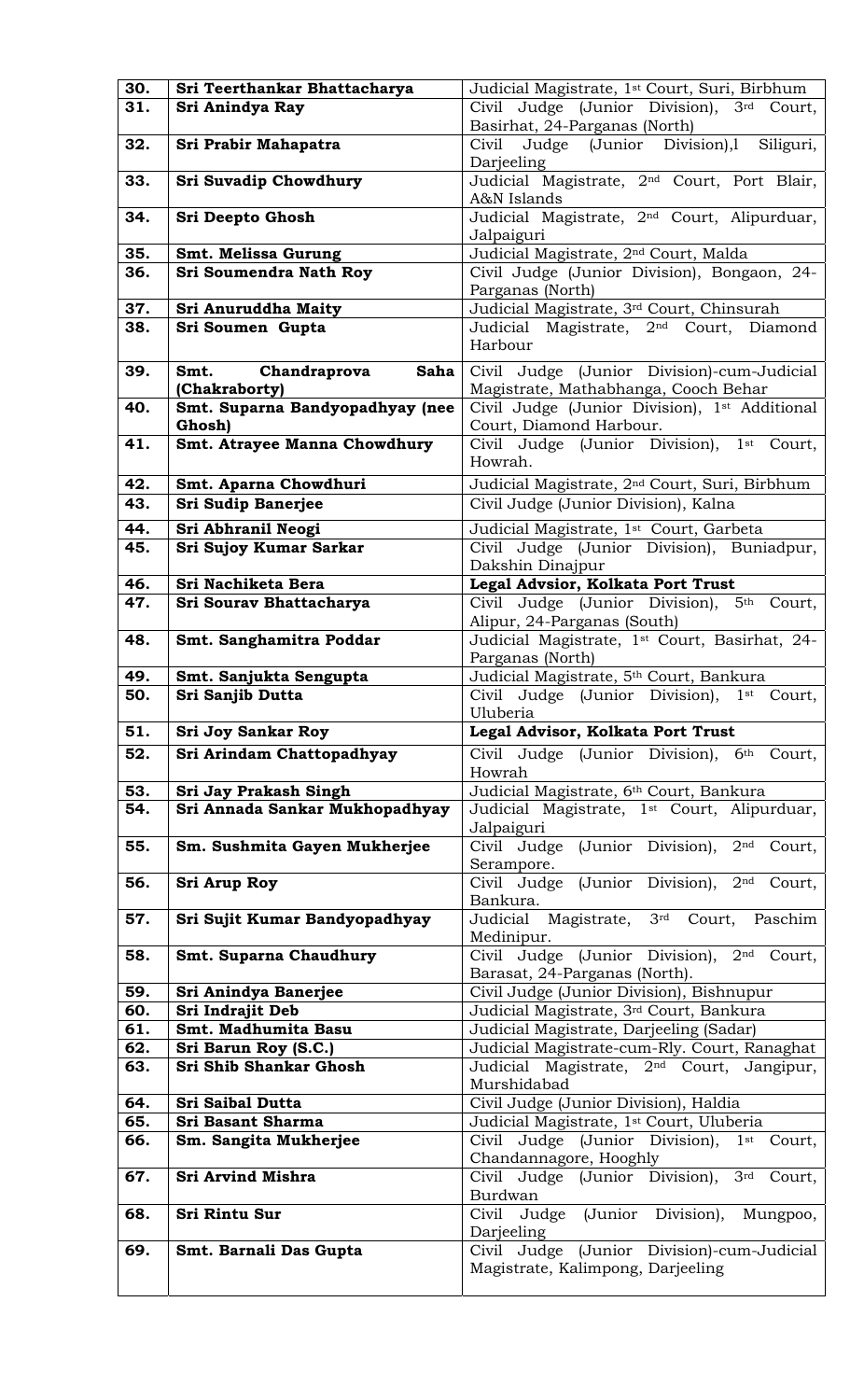| 70.  | Smt. Alakananda Sarkar             | Judicial Magistrate, 5 <sup>th</sup> Court, Burdwan<br>(Sadar)                              |
|------|------------------------------------|---------------------------------------------------------------------------------------------|
| 71.  | Sri Anan Chattopadhyay             | Civil Judge (Junior Division), 1st<br>Court,<br>Bankura                                     |
| 72.  | Sri Ayan Kumar Banerjee            | 2 <sup>nd</sup><br>Civil Judge (Junior Division),<br>Court,<br>Contai, Purba Medinipur      |
| 73.  | Sri Asish Gupta                    | Civil Judge (Junior Division),<br>Khatra,<br>Bankura                                        |
| 74.  | Sri Rohan Sinha                    | Judicial Magistrate, Jhargram                                                               |
| 75.  | Sri Amitava Mukherjee              | Judicial Magistrate, 7th Court, Alipore, 24-                                                |
|      |                                    | Parganas (South)                                                                            |
| 76.  | Sri Saugata Roy Chowdhury          | Civil Judge (Junior Division),<br>$1$ st<br>Court,<br>Contai, Purba Medinipur               |
| 77.  | Sri Debarghya Biswas               | Civil Judge (Junior Division),<br>2 <sup>nd</sup><br>Court,<br>Sealdah, 24-Parganas (South) |
| 78.  | Sri Indranil Ray                   | Judicial Magistrate, 7th Court, Bankura                                                     |
| 79.  | Sri Raja Mukherjee                 | Civil Judge (Junior Division), 3rd Court,<br>Serampore, Hooghly                             |
| 80.  | <b>Sri Soumen Sarkar</b>           | Civil Judge (Junior Division), Mirik, Darjeeling                                            |
| 81.  | Smt. Ishani Chakraborty            | Civil Judge (Junior Division), 1 <sup>st</sup> Court,<br><b>Barasat</b>                     |
| 82.  | Sri Kaustav Mookerjee              | Judicial Magistrate, 2 <sup>nd</sup> Court, Durgapur                                        |
| 83.  | Sri Debdeep Manna                  | Legal Advisor, Kolkata Port Trust                                                           |
| 84.  | Smt. Purba Kundu                   | Magistrate,<br>Judicial<br>2 <sub>nd</sub><br>Court,<br>Chandannagore, Hooghly              |
| 85.  | Smt. Leena Goldar (S.C.)           | Judicial Magistrate, Kalna, Burdwan                                                         |
| 86.  | Smt. Krishnanjana Ray              | Judicial Magistrate, 2 <sup>nd</sup> Court, Contai, Purba<br>Medinipur                      |
| 87.  | Sri Subhajit Basu                  | Judicial Magistrate, Gorurbathan, Darjeeling                                                |
| 88.  | Sri Uttam Bhattacharya             | Civil Judge (Junior Division), 2 <sup>nd</sup> Court,<br><b>Basirhat</b>                    |
| 89.  | Sri Suman Kumar Ghosh              | Judicial Magistrate, 3rd Court, Tamluk, Purba<br>Medinipur                                  |
| 90.  | Sri Rudra Prasad Ray               | Civil Judge (Junior Division), Amta                                                         |
| 91.  | Sri Pradip Kumar Gangopadhyay      | Civil Judge (Junior Division), 1st Court,<br>Lalbagh, Murshidabad                           |
| 92.  | Sri Subrata Mukherjee              | Judicial Magistrate, Kalyani, Nadia                                                         |
| 93.  | Sri Ananta Kr. Singha Mahapatra    | Judge (Junior<br>Division),<br>Civil<br>Dantan,<br>Paschim Medinipur                        |
| 94.  | Sri Arijit Mukhopadhyay            | Judicial Magistrate, Nabadwip, Nadia                                                        |
| 95.  | Sri Dipanjan Sen                   | Judicial Magistrate, 1st Court, Contai, Purba<br>Medinipur                                  |
| 96.  | Sri Ranabir Mohan Chatterjee       | Civil Judge (Junior Division)-cum-Judicial                                                  |
| 97.  | Sri Prosenjit Bose                 | Magistrate, Dinhata, Cooch Behar<br>Judicial Magistrate, 4th Court, Hooghly                 |
| 98.  | Smt. Arpita Ghosh                  | Judicial Magistrate, 4th Court, Purulia                                                     |
| 99.  | Smt. Uma Banerjee Singha Roy       | Civil Judge (Junior Division),<br>3 <sup>rd</sup><br>Court,                                 |
| 100. |                                    | Krishnagar, Nadia<br>Civil Judge (Junior Division),<br>6 <sup>th</sup>                      |
|      | Smt. Nilanjana De                  | Court,<br>Alipore                                                                           |
| 101. | Sri Abhijit Ghosh                  | Civil Judge (Junior Division), Islampore, Uttar<br>Dinajpur                                 |
| 102. | <b>Sri Lilamoy Mondal</b>          | 2 <sup>nd</sup> Court, Uluberia,<br>Judicial Magistrate,<br>Howrah                          |
| 103. | Sri Arnab Dutta                    | Judicial Magistrate, 1 <sup>st</sup> Court, Rampurhat,<br>Birbhum                           |
| 104. | Smt. Kalyani Jogasarma             | Civil Judge (Junior Division),<br>2 <sup>nd</sup><br>Court,<br>Jangipur, Murshidabad        |
| 105. | $\ast$<br>Smt. Ratna Biswas (S.C.) | Civil Judge (Junior Division),<br>Additional<br>Court, Lalbagh                              |
| 106. | Sri Anupam Sarkar                  | Civil Judge (Junior Division), Alipurduar,                                                  |
| 107. | Sri Pradip Kumar Adhikary (S.C.)   | Jalpaiguri<br>Civil Judge (Junior Division), 2 <sup>nd</sup> Court, Kandi                   |
| 108. | Sri Mrityunjay Karmakar            | Judicial Magistrate, 3rd Court, Purulia                                                     |
| 109. | Sri Shubhankar Biswas (S.C.)       | Civil Judge (Junior Division), 1st<br>Court,                                                |
|      |                                    | Rampurhat, Birbhum                                                                          |